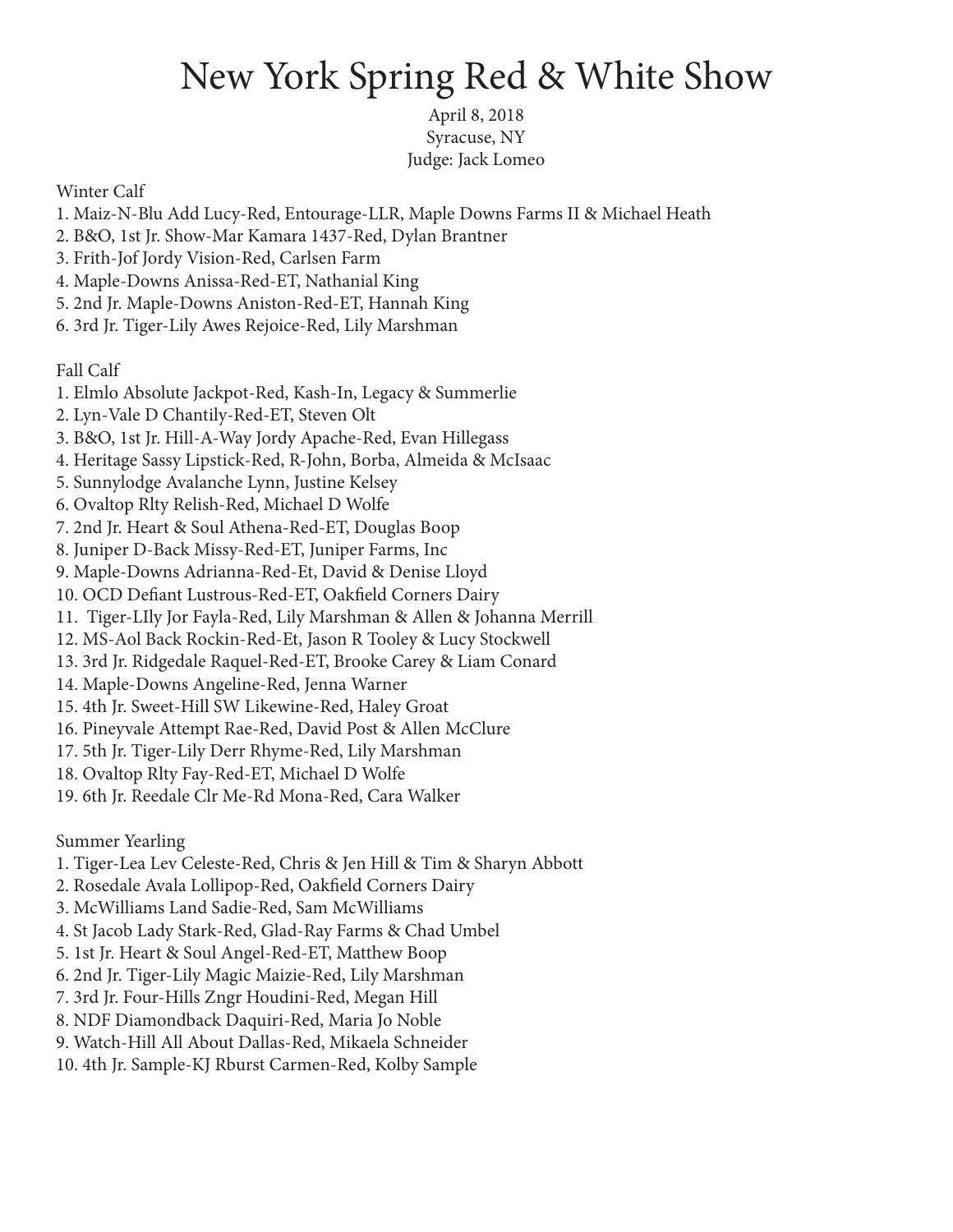## Spring Yearling

- 1. Liddleholme Antice-Red-ET, Allyn, Wolfe, Hawbaker, Schirm & Hullcrest Holsteins
- 2. Rocklan-ZBW Primdona-Red, Kevin & Barb Ziemba
- 3. Glaustar Jacot Majesty-Red, Glaustar, Lookout, Borba & Fraley
- 4. Milk & Honey Maribel-Red-ET, Glad-Ray Farm & Chad Umbel
- 5. Miss Icy Hot-Red-ET, Jordan Dee
- 6. Savage-Leigh Sandy-Red-ET, David King
- 7. Tiger-Lily L Frazzle-Red-ET, Allan & Johanna Merrill
- 8. Spungold-HC Rosie-Red, Dale & Deanna Bendig & Mark Heater
- 9. Klinedell BBWR Atlas-Red-ET, Jason & Joshua Kline
- 10. Milksource Dfnt Safari-Red-ET, Brandon & Cameron Gross
- 11. 1st Jr. Pavany Awesome Shania-Red, Ryan Lawton
- 12. Midas-Touch Anika-Red, Megen Terrell

Winter Yearling

- 1. Rocklan-ZBW M Paris-Red, Kevin & Barb Ziemba & C,D & E Rigas
- 2. JOBO DB Maisie-Red-ET, Alisa Louise Mercuro
- 3. 1st Jr. Westphal-ELG AV Memphis-Red, Allison Galton
- 4. Solid-Gold ABS Lincoln-Red, Michael & Cynthia Weimer
- 5. 2nd Jr. Twin-County Rosetta-Red-ET, Dakota Fraley
- 6. Shiloh-USA AVH Diane-Red-ET, Oakfield Corners Dairy
- 7. 3rd Jr. Rosedale Something In-Red, Aubree Route
- 8. Ovaltop BW Ragina-Red-ET, Michael D Wolfe
- 9. 4th Jr. Fair-Meadow DE Champane-Red, Loren Putnam
- 10. 5th Jr. Oakland-View Larmana-Red-ET, Katelyn Renee Taylor
- 11. 6th Jr. Monanfran Bazinga-Red, Lily Kocher

Fall Yearling

- 1. 1st Jr. Four-Hill Av Sisi64392-Red-ET, Mason Ziemba & Megan Hill
- 2. Ms-AOL Dback Raelynn-Red-ET, Anthony Liddle & Kara White
- 3. Entourage-LC Felicia-Red-ET, Gibson, Homolya & Schmitt
- 4. Wil-O-Mar Barbwier Hope-Red, Andrew Kimball
- 5. Tiger-Lily Apple Pie-Red-ET, Lily Marshman & Allan & Johanna Merrill
- 6. 2nd Jr. Fearnley Armanai Parra-Red, Rierdan J Reyan
- 7. Ovaltop Ladd P Ranait-Red, Michael D Wolfe
- 8. 3rd Jr. Ms Contenders Rage-Red-ET, Kennedy Kimbal & Noah Reid
- 9. Shorebrook P Butter-Red, Alexis Ream
- 10. Midas-Touch AV Jane-Red, Kelsey Warriner
- 11. Toggview Ruby-Red, Roger Seamans
- 12. Stream-Dream Finally-Red, Cody Stanhardtt

Junior Champion- Junior Show- Four-Hill Av Sisi64392-Red-ET, Mason Ziemba & Megan Hill Reserve Junior Champion-Junior Show- Westphal-ELG AV Memphis-Red, Allison Galton

Champion Bred & Owned Heifer-Junior Show- Hill-A-Way Jordy Apache-Red, Evan Hillegass

Junior Champion- Open Show- Tiger-Lea Lev Celeste-Red, Chris & Jen Hill & Tim & Sharyn Abbott Reserve Junior Champion-Open Show- Elmlo Absolute Jackpot-Red, Kash-In, Legacy & Summerlie

Champion Bred & Owned Heifer-Rocklan-ZBW M Paris-Red, Kevin & Barb Ziemba & C,D & E Rigas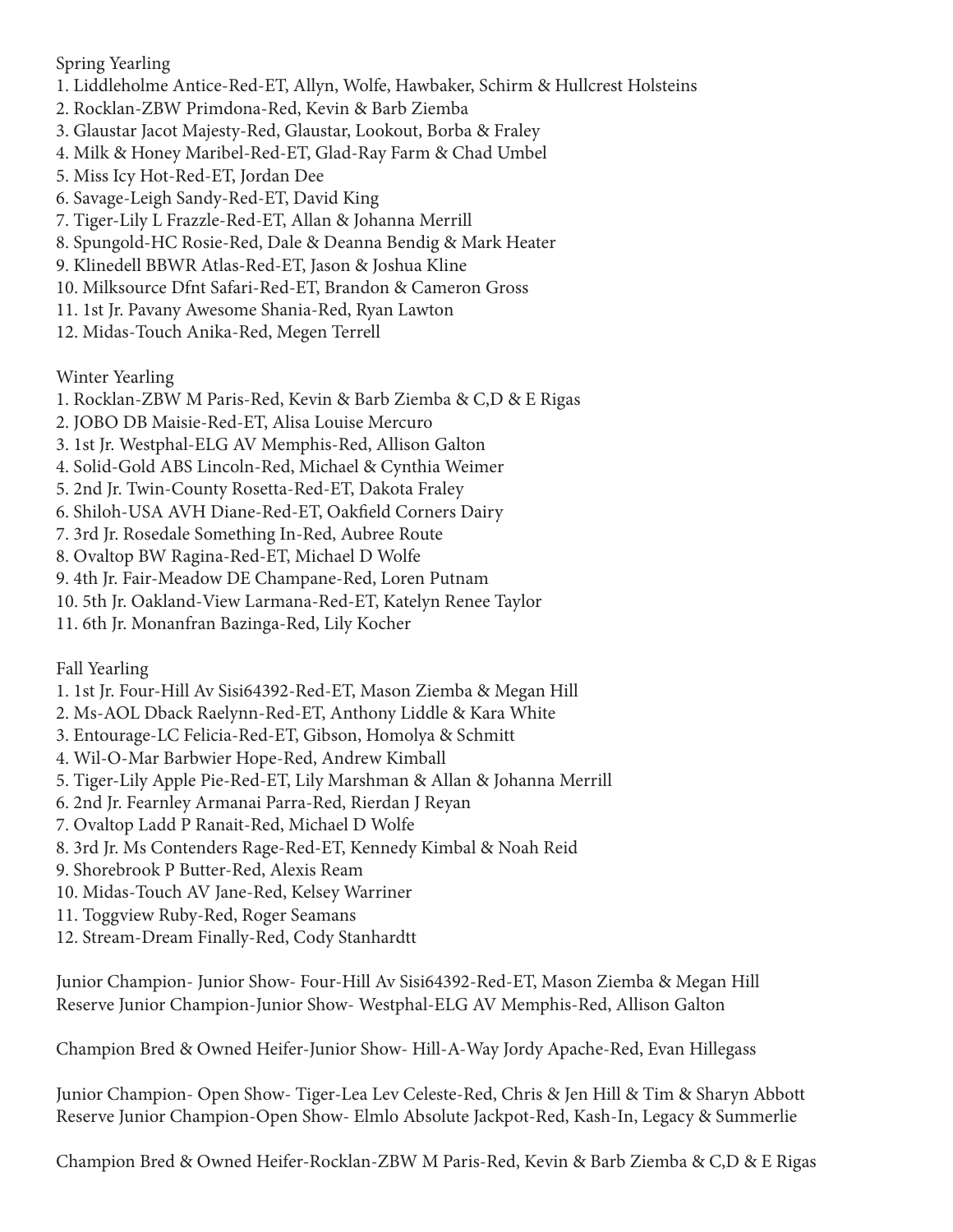Junior Best Three Females 1. Ovaltop Holsteins 2. Tiger-Lily

Junior Two Year Old 1. Sweetview Avalanche Mitsou, Lookout, Sweetview, Brett Richter 2. Uber-Haven Dfint Chrome-Red, Mike & Vanessa Uber 3. 1st Jr. Tiger-Lily Rager Clover-Red, Karly Marshman

- 4. 2nd Jr. MM-T Pockets Ziva-Red-ET, Kolby Sample
- 5. Monanfran Heygoodlookin-Red, Bailee Kelsey & Lilly & Logan Mills

Senior Two Year Old

- 1. Ms Apple Adrianna-Red-ET, Bowen & Doebriner
- 2. Briar-Berry Hot Tamale-Red-ET, Ken Main
- 3. Ridgedale Reign-Red, Eric Lang
- 4. Valley-Dell Picasso Sara-Red, Phyllis Roberts
- 5. 1st Jr. Doubleondarox-Red, Lilly Mills, Z Jasmin & K Phelps
- 6. 2nd Jr. ZBW-Ziems Aw Loretta-Red, Morgan Elsary

Junior Three Year Old

- 1. Ovaltop Defiant Rosebud-Red, Doulgas H Wolfe
- 2. 1st Jr. Oakfield ADD Sammy-Red-ET, Kaiden Cornell

Senior Three Year Old

- 1. Roll-N-View T More Toys-Red, Eaton, Murphy & Benfer
- 2. Milk & Honey CTND Crimson-Red, Cedar Lane Farm
- 3. Holly-Brooks Nautica-Red, Jerry G Harris
- 4. Curr-Vale Abs Amazed-Red, Hope to Amaze You Syndicate
- 5. Ovaltop BwRoselan-Red-ET, Michael D Wolfe

Intermediate Champion-Junior Show- Tiger-Lily Rager Clover-Red, Karly Marshman Reserve Intermediate Champion- Junior Show- MM-T Pockets Ziva-Red-ET, Kolby Sample

Intermediate Champion-Ms Apple Adrianna-Red-ET, Bowen & Doebriner Reserve Intermediate Champion- Roll-N-View T More Toys-Red, Eaton, Murphy & Benfer

Four Year Old

- 1. Highcroft Absolute Lily-Red, Maple-Downs Farms II & Thomas Hoskings Jr
- 2. 1st Jr. Forest-Ridge Madge-Red, Matthew D Boop
- 3. Tiger-Lily Absol Lara-Red, Lily Marshman
- 4. Groeslon VRDLN Sparkle-Red, Hailey B Paddock
- 5. Ovaltop BW Rascal-Red-ET, Michael D Wolfe

6. 2nd Jr. Chyle-Land Act Hee Haw-Red, Lily Fries

Five Year Old

- 1. 1st Jr. Redtag Destry Sneezy-Red, Chase Savage
- 2. Kevetta Rdbrst Lucious-Red, Oakfield Corners Dairy
- 3. 2nd Jr. Oakland-View H Champ-Red-ET, Katelyn Nolt
- 4. Pheasant-Echos Tamara-Red-ET, Cedar Lane Farm, LLC
- 5. Oakfield RB Shantay-Red-ET, J. Isaac Folts